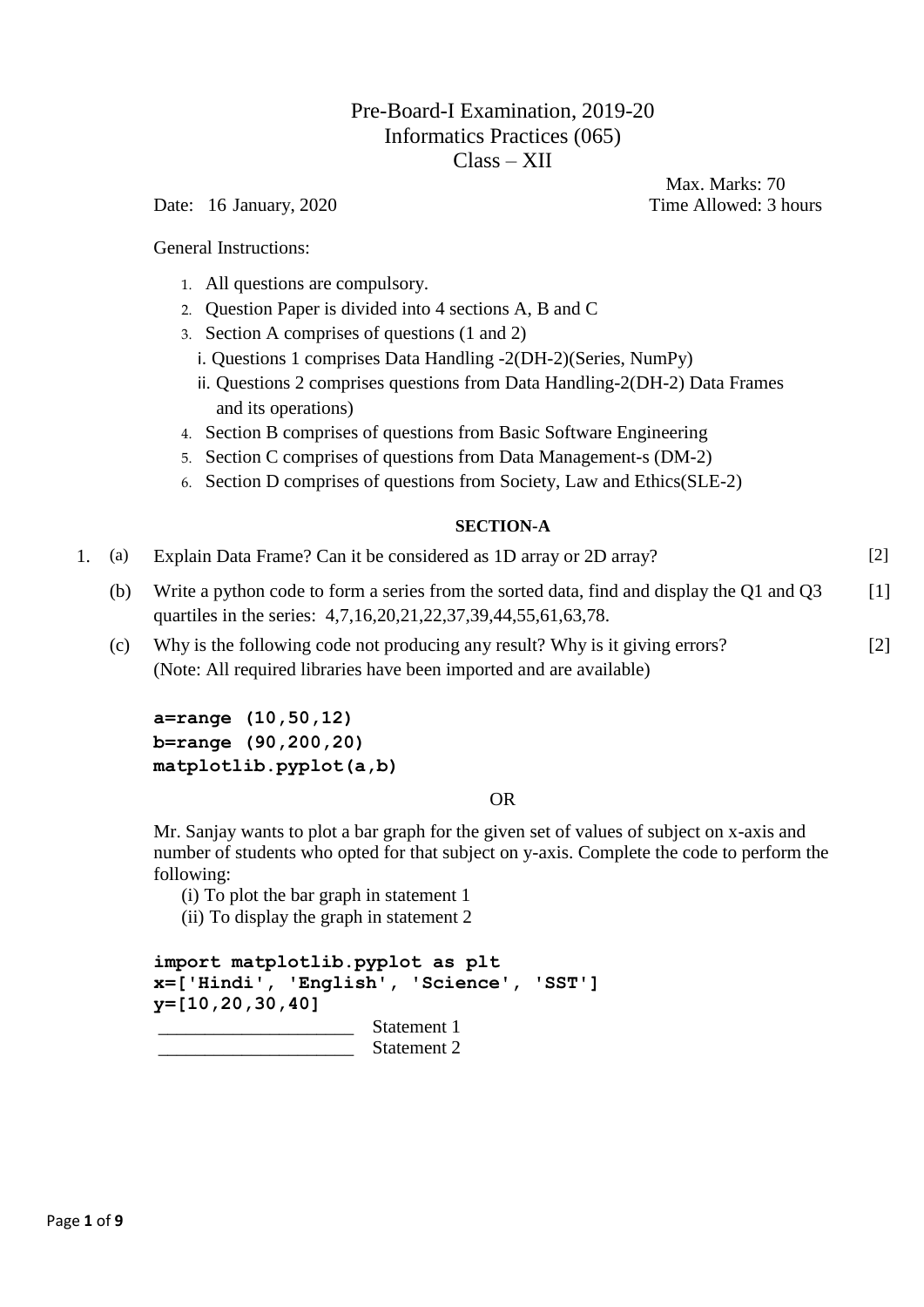(d) Fill in the blank with appropriate NumPy method to calculate and print the variance of an array. [1]

**import numpy as np data=np.array([1,2,3,4,5,6]) print(np.\_\_\_(data,ddof=0)** 

(e) Write a code to plot the sale of different items in birthday parties as shown in the figure given [2] below:





(g) Write a NumPy program to create a 3 X 3 identity matrix, i.e., diagonal elements are 1, the rest are 0. Replace all 0 to random number from 10 to 20. [3]

OR

Write a NumPy program to create a 3 X 3 identity matrix, i.e., non-diagonal elements are 1, the rest are 0. Replace all 0 to random number from 1 to 10. Answer the following questions

2 (a) Which of the following input cannot be accepted by Data Frame? i) Structured ndarray [1]

- ii) DataFrame
- iii) Series
- **iv)** None of the above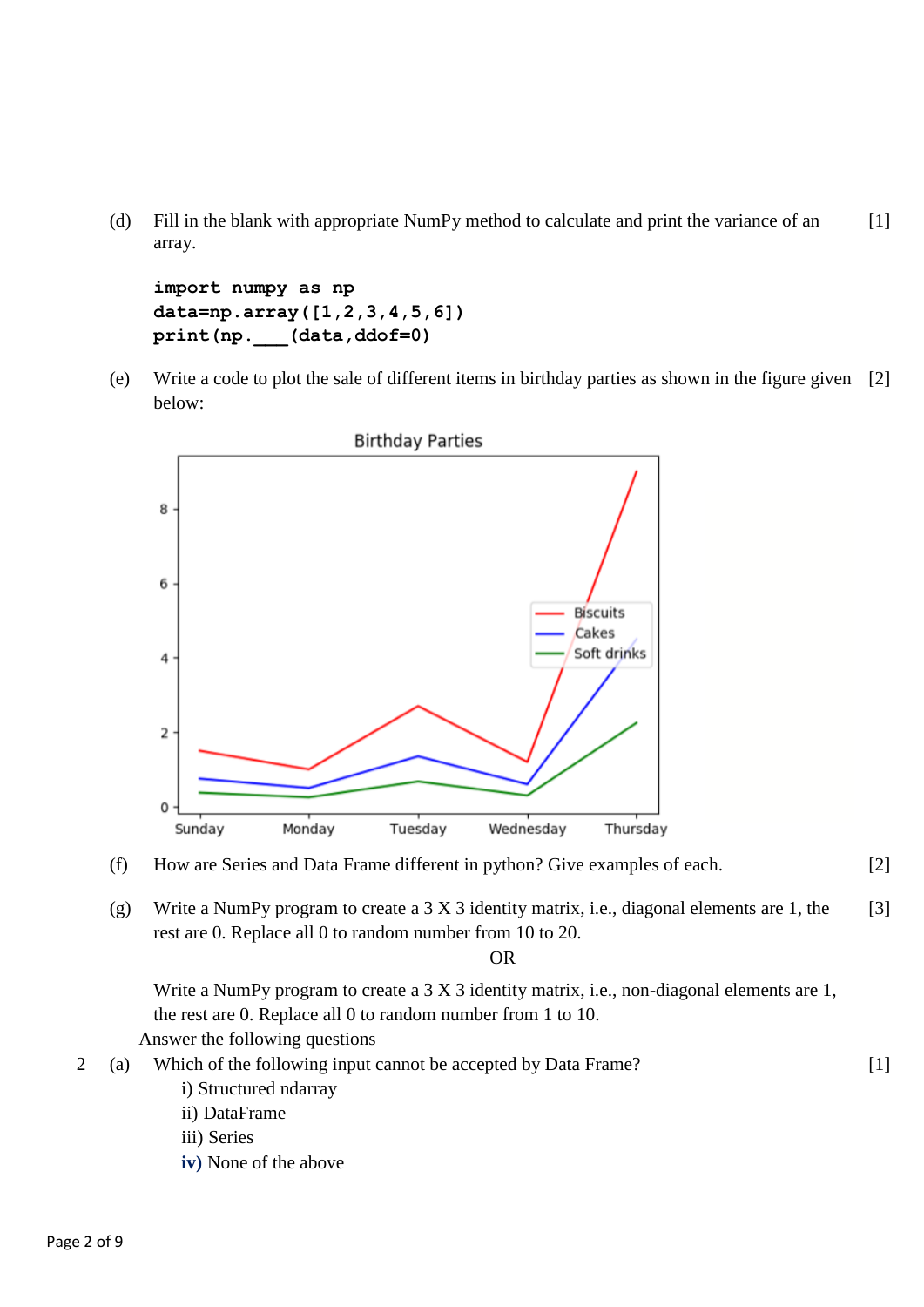(b) Write the command using insert () function to add a new column in the last place  $(3<sup>rd</sup>$  place) named "Salary" from the list Sal= [10000,15000,20000] in an existing data frame named EMP already having 2 columns.  $[1]$ 

OR

What will be the output of following code?

```
import pandas as pd
import numpy as np
arr1=np.array([[1,2,3],[4,5,6]])
df=pd.DataFrame(arr1,columns=['num1','num2','num3'])
print(df.iloc[0,2])
```
- (c) What is the default value of inplace clause when we apply processing on data frame? [1]
- (d) Write a small python code to drop a row from data frame labelled as '**df'**. [1]
- (e) If **df** is a data frame, write small python code to display "**Data Frame is empty**", if the data frame does not contain any data or "**Data frame contains the data**" if the data frame is not empty. [2]
- (f) Write a python code to create a data frame with appropriate headings from the list given below: [2]

```
['DP8','Sukanya',90], ['DT6','Sabina',87], ['DP2','Ashok',80], 
['DN6',''Kinza',67]
```
OR

Write a small python code to create a data frame with headings (**id** and **name**) from the list given below:

```
['DP8','Sukanya'], ['DT6','Sabina'], ['DP2','Ashok'], 
['DN6',''Kinza']
```
(g) Write a Pandas program to select rows where number of attempts in the examination is less than 2 and score greater than 15. [3]

|   | name      | score | attempts qualify |     |
|---|-----------|-------|------------------|-----|
| a | Anastasia | 12.5  | 1                | yes |
| b | Dima      | 9.0   | 3                | no  |
| C | Katherine | 16.5  | 2                | yes |
| d | James     | NaN   | 3                | no  |
| e | Emily     | 9.0   | 2                | no  |
| f | Michael   | 20.0  | 3                | yes |
| g | Matthew   | 14.5  | 1                | yes |
| h | Laura     | NaN   | 1                | no  |
| i | Kevin     | 8.0   | 2                | no  |
| İ | Jonas     | 19.0  | 1                | ves |

OR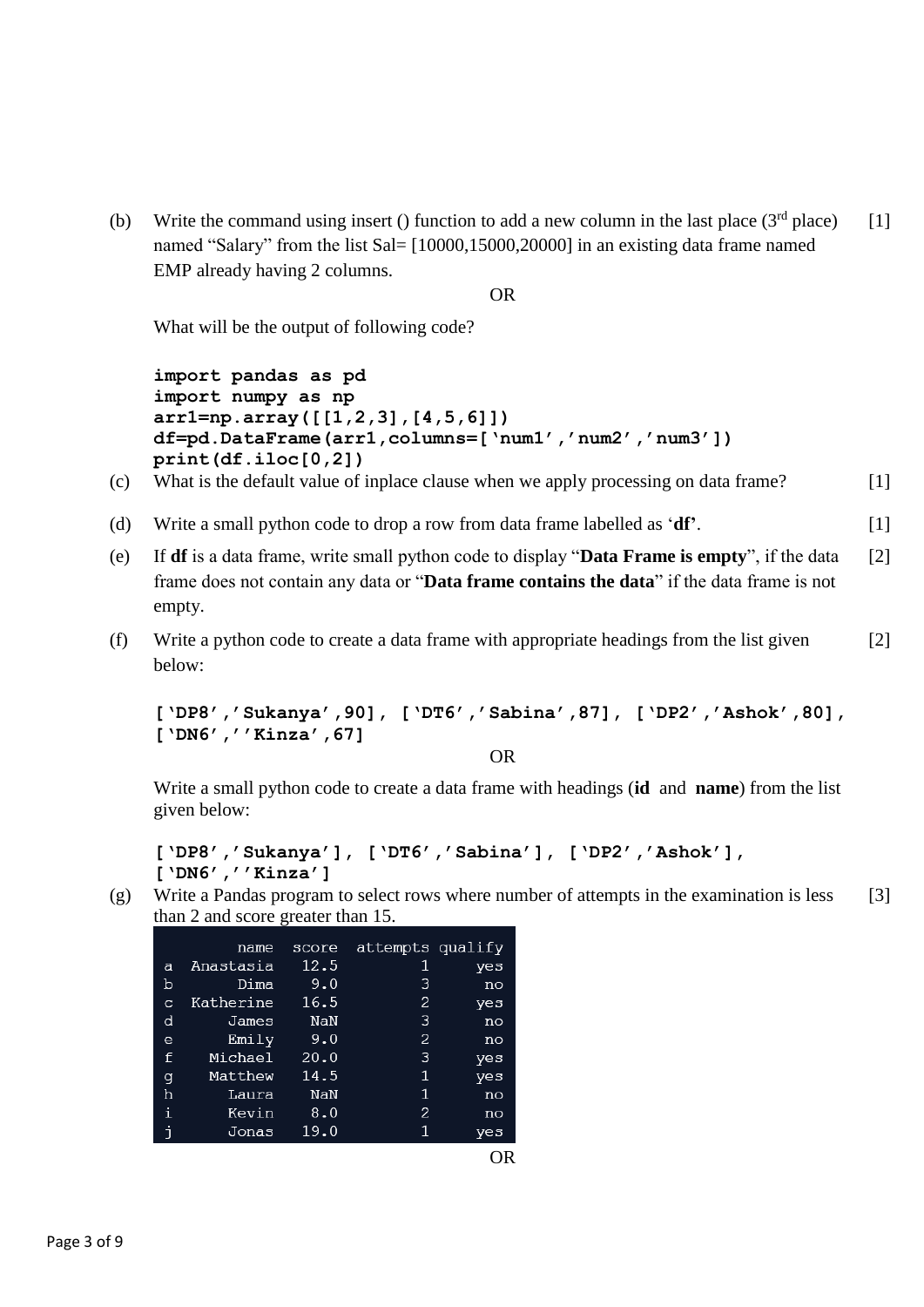Given a data frame **df1** as shown below:

|    |      |      | mintemp maxtemp Rainfall Humidity |    |
|----|------|------|-----------------------------------|----|
| 0  | 20.6 | 28.9 | 24.3                              | 30 |
| 1  | 20.7 | 28.7 | 26.5                              | 40 |
| 2  | 21   | 30   | 24.8                              | 70 |
| 3  | 19   | 25   | 25.9                              | 60 |
| 4  | 7.6  | 19.2 | 15.4                              | 50 |
| 5  | 8.9  | 18.9 | 15.2                              | 48 |
| 6  | 13.4 | 22.1 | 14.1                              | 25 |
| 7  | 14.8 | 24.5 | 13.6                              | 55 |
| 8  | 20.8 | 35.4 | 18.4                              | 18 |
| 9  | 20   | 34.5 | 19.5                              | 27 |
| 10 | 21.1 | 34.5 | 12.7                              | 52 |

i) Write command to compute sum of every column.

ii) Write command to compute mean of column 'Rainfall'.

iii) Write command to compute average of all the columns for last 10 rows only.

(h) Find the output of the following code:

```
import pandas as pd 
data = [{'a': 1, 'b': 2,'d':3,'m':4}, {'a': 5, 'b': 6, 'c': 
7,'l':90},{'a':89,'c':100,'m':657,'b':989}] 
df1 = pd.DataFrame(data,
index=['one', 'two','three'],
columns=['d', 'b'])
df2 = pd.DataFrame(data,
index=['one', 'two','three'],
columns=['l', 'b1']) 
print(df1) 
print(df2)
```
(i) Write the code in pandas to create the following data frames:

|                  | df1   |       |                             | df2   |       |
|------------------|-------|-------|-----------------------------|-------|-------|
|                  | mark1 | mark2 |                             | mark1 | mark2 |
| $\boldsymbol{0}$ | 30    | 20    | 0                           | 10    | 15    |
|                  | 40    | 45    |                             | 20    | 25    |
| 2                | 15    | 30    | $\mathcal{D}_{\mathcal{A}}$ | 20    | 30    |
| $\mathbf{a}$     | 40    | 70    | 3                           | 50    | 30    |

Write the commands to do the following operations on the data frames given above:

i) To add data frames df1 and df2

ii) To subtract df2 and df1

iii) To rename column **mark1** in both the data frames df1 and df2.

iv) To change index label of df1 from 0 to zero and from 1 to one.

[4]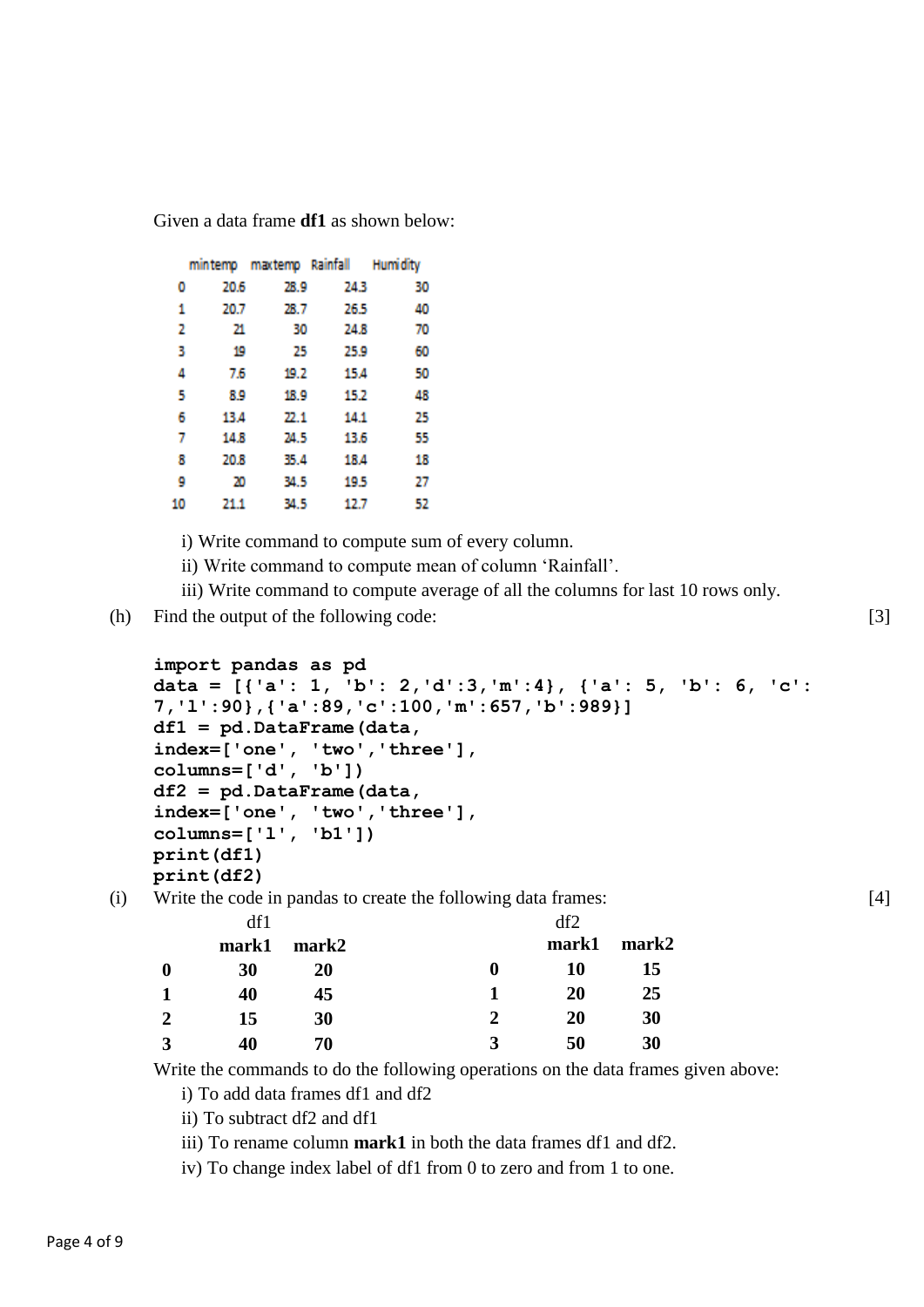# **SECTION-B**

| 3. | (a) | Find out the Second phase of Waterfall model:                                                                                                                | $[1]$ |
|----|-----|--------------------------------------------------------------------------------------------------------------------------------------------------------------|-------|
|    |     | i. Operation and Maintenance<br>ii. Requirement Specification<br>iii. Analysis and System Design<br>iv. Integration and Unit testing                         |       |
|    | (b) | is the process of checking the developed software for its correctness and error free<br>working                                                              | $[1]$ |
|    |     | i. Specification<br>ii. Design/Implementation<br>iii. Validation/Testing<br>iv. Evolution                                                                    |       |
|    | (c) | What is the difference between a Commit and a Push request on a Version Control System?                                                                      | $[1]$ |
|    | (d) | List any two differences between Incremental model and Spiral model in developing<br>complex software projects.                                              | $[2]$ |
|    |     | <b>OR</b>                                                                                                                                                    |       |
|    |     | "Component-based model develops software by selecting appropriate components and then<br>assemble them." What do you understand by this statement?           |       |
|    | (e) | Write down any one situation where waterfall software process can be used. Also mention<br>one advantage and one disadvantage of waterfall software process. | $[3]$ |
|    |     | <b>OR</b>                                                                                                                                                    |       |
|    |     | Write and explain scrum events in one line.                                                                                                                  |       |
|    | (f) | What is pair programming? Mention at least two advantages and disadvantages of pair<br>programming.                                                          | $[3]$ |
|    | (g) | Draw a use case diagram for a Taxi Booking Application.                                                                                                      | $[4]$ |
|    |     | <b>OR</b>                                                                                                                                                    |       |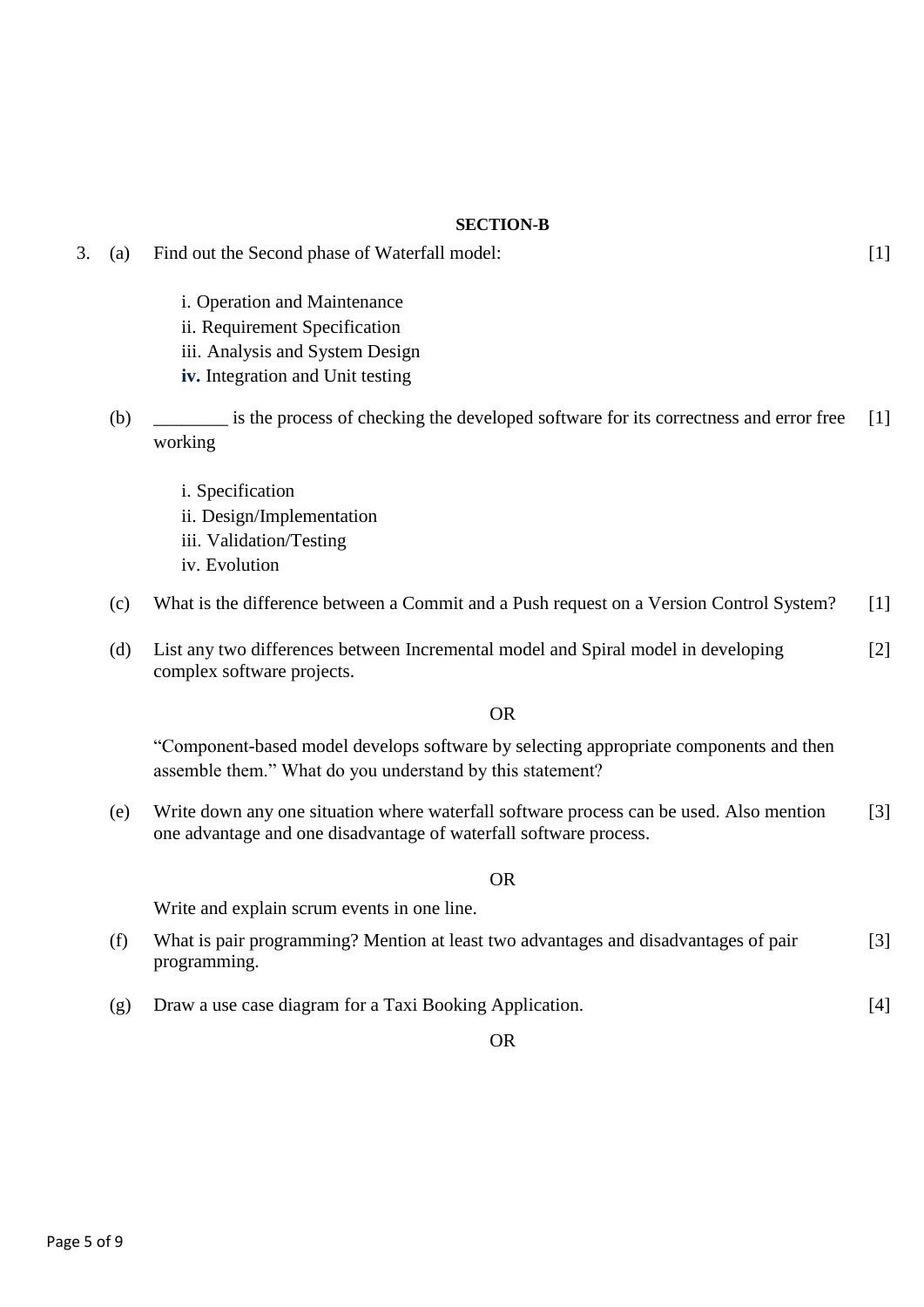



Find out the following in above use case diagram:

i. Actor ii. Relation iii. Use cases iv. Main Flow

## **SECTION-C**

| 4. | (a) | To register any app with project which python file needs to be modified: |           | $[1]$ |
|----|-----|--------------------------------------------------------------------------|-----------|-------|
|    |     | i. urls.py<br>ii. views.py<br>iii. setting.py<br>$iv.$ _init_.py         |           |       |
|    | (b) | What is the use of ROLLBACK in SQL?                                      |           | $[1]$ |
|    |     | What is the use of COMMIT in SQL?                                        | <b>OR</b> |       |
|    | (c) | $\text{CSV}$ stands for                                                  |           | $[1]$ |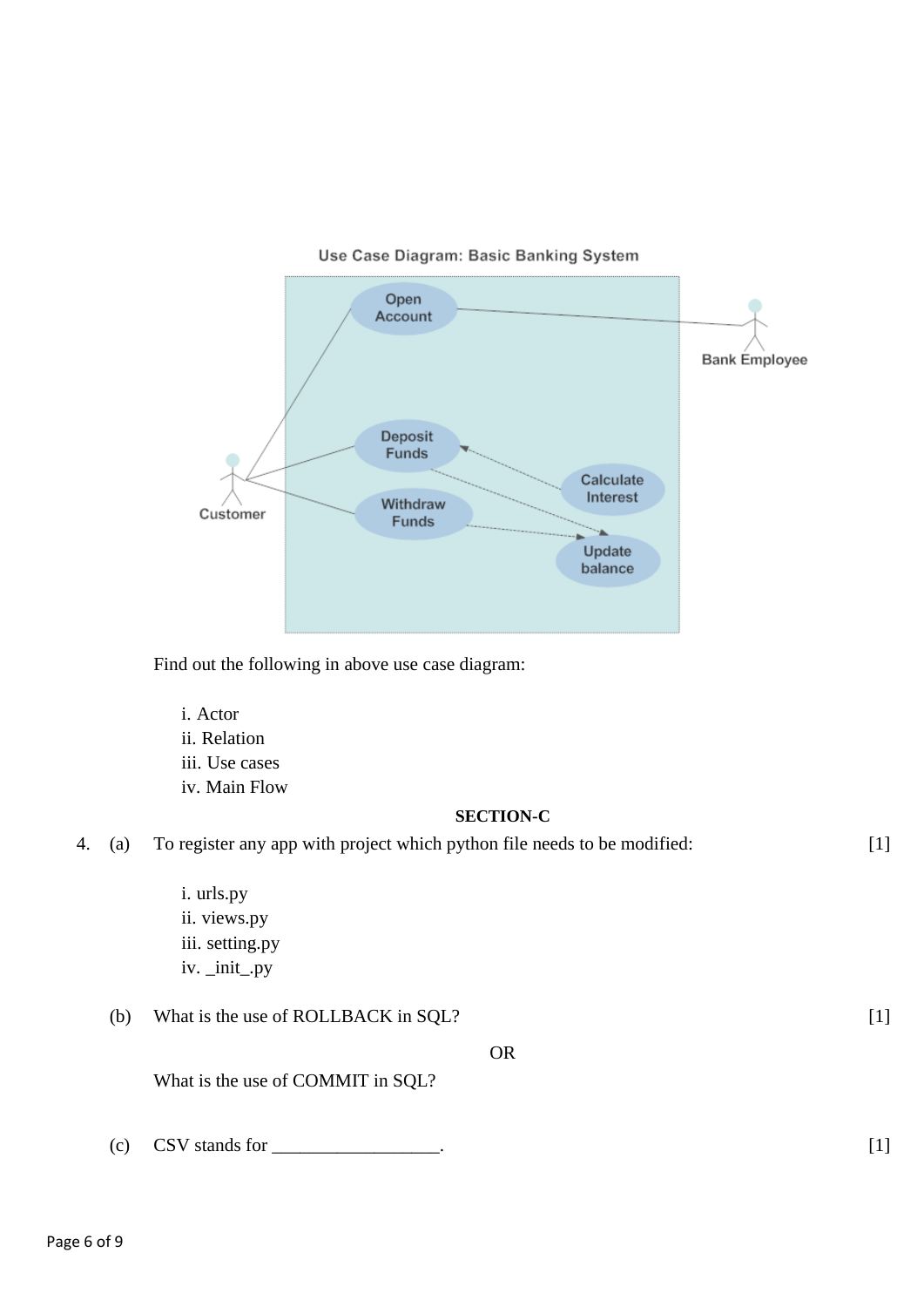- (d) Which is called as a virtual table in SQL?
	- i. INNER JOIN ii. JOIN iii. VIEW iv. NONE
- (e) Which statement is correct? A table can have
	- i. many primary key and many unique key
	- ii. one primary key and one unique key
	- iii. one primary key and many unique key
	- iv. many primary key and one unique key
- (f) Shewani has recently started working in MySQL. Help her in understanding the difference between the following: [3]
	- i. Where and having clause
	- ii. count(column\_name) and count(\*)
	- iii. candidate key and primary key
- (g) On the basis of following table answer the given questions:

Table: sports

i. Display the names of the students who have grade 'A' in either game1 or game2 or both.

ii. What will be the output of the following query?

SELECT MAX(class) FROM sports;

iii. Write the SQL query to delete the row from the table where there is no value for game2

| no | class | name    | game1             | grade1 | game2       | grade2 |
|----|-------|---------|-------------------|--------|-------------|--------|
| 10 |       | Sameer  | Cricket           | B      | swimming    | A      |
| 11 | 8     | Sujit   | Tennis            | A      | Skating     | C      |
| 12 | 7     | Kamal   | Swimming          | B      | Football    | B      |
| 13 |       | Veena   | Tennis            | C      | Tennis      | A      |
| 14 | 9     | Archana | <b>Basketball</b> | A      | <b>NULL</b> | А      |
| 15 | 10    | Arpit   | cricket           | A      | athletics   |        |

 $[1]$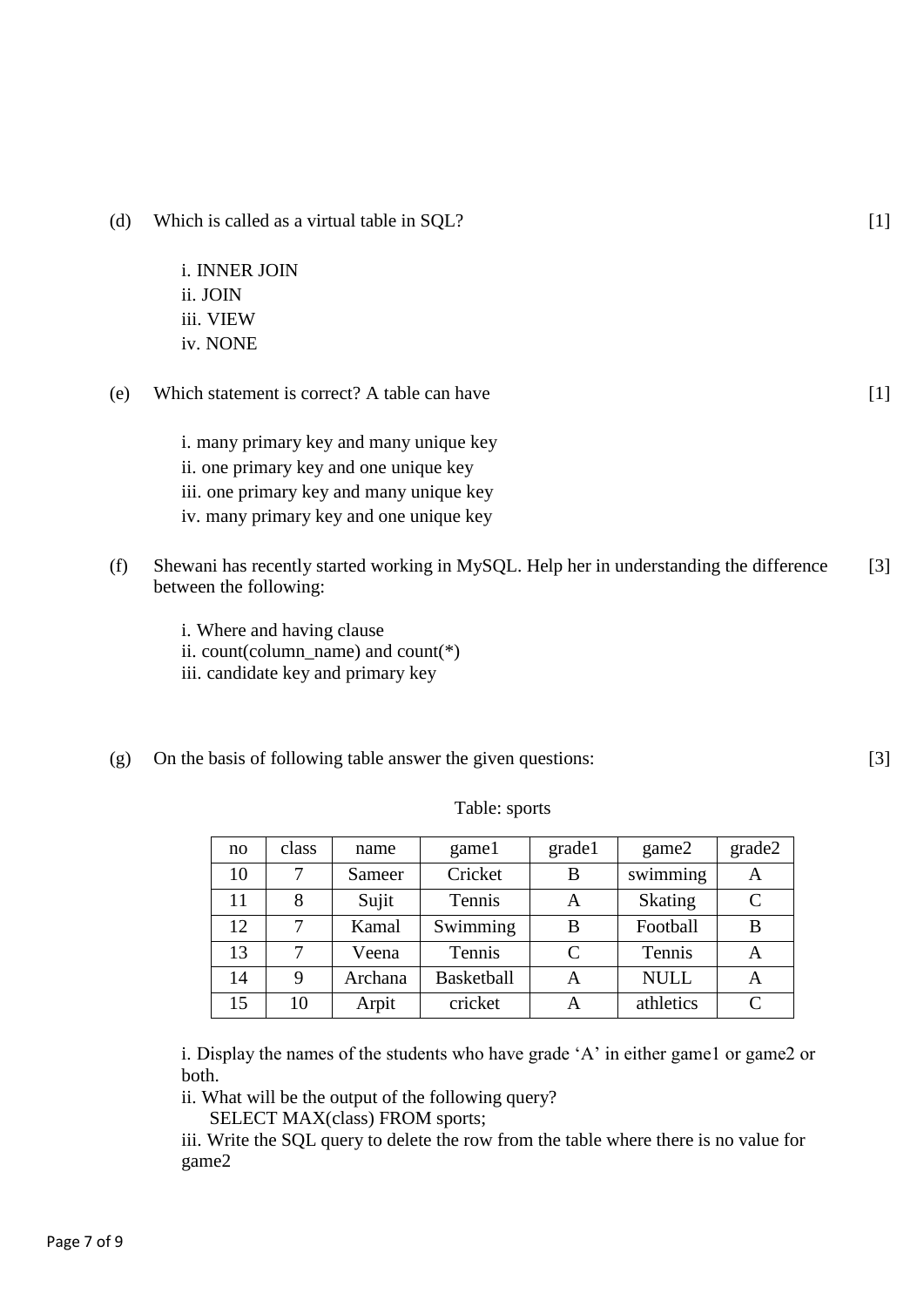| <b>Table: Teacher</b> |            |                       |            |            |              |        |
|-----------------------|------------|-----------------------|------------|------------|--------------|--------|
| id                    | name       | department            | hiredate   | category   | gender       | salary |
| 1                     | Taniya     | <b>Social Studies</b> | 03/17/1994 | <b>TGT</b> | F            | 25000  |
| 2                     | Abhishek   | Art                   | 02/12/1990 | <b>PRT</b> | M            | 20000  |
| 3                     | Sanjana    | English               | 05/16/1980 | <b>PGT</b> | F            | 30000  |
| $\overline{4}$        | Vishwajeet | English               | 10/16/1989 | <b>TGT</b> | M            | 25000  |
| 5                     | Aman       | Hindi                 | 08/01/990  | <b>PRT</b> | $\mathbf{F}$ | 22000  |
| 6                     | Pritam     | Math                  | 03/17/1980 | <b>PRT</b> | $\mathbf F$  | 21000  |
| 7                     | Rajkumar   | Science               | 09/02/1994 | <b>TGT</b> | M            | 27000  |
| 8                     | Sital      | Math                  | 11/17/1980 | <b>TGT</b> | F            | 24500  |

i. To display all information about teachers of Female PGT

ii. To list names, departments and date of hiring of all the teachers in descending order of date of joining.

iii. To count the number of teachers and sum of their salary department wise.

iv. SELECT MAX(hiredate), gender FROM teacher group by gender;

v. SELECT COUNT(DISTINCT(department)) FROM teacher.

and controlled by an Open Source Software.

#### OR

i. In a school, a database named "school" is created in mysql whose password is"cbse". Smith is trying to add a new record of a student having details (3,'Michelle','Agartala') in a 'student' table.

ii. Write the code in python to read the contents of 'number.csv' file consisting of data from a mysql table and print the data of the table on the screen in the tabular form of the table.

#### **SECTION-D**

| 5. | (a) | What types of data are stolen by cyber-criminals in most of the cases? |  |
|----|-----|------------------------------------------------------------------------|--|
|    |     | i. Data that will pay once sold                                        |  |
|    |     | ii. Data that has no value                                             |  |
|    |     | iii. Data like username and passwords only                             |  |
|    |     | iv. Data that is old                                                   |  |
|    | (b) | Give one benefit of e-Waste recycling?                                 |  |
|    | (c) | is a cryptocurrency which is in the form of a software code written    |  |

(d) Reena has recently shifted to a new city and new college. She does not know many people in her new city and college. But all of a sudden, someone starts posing negative, demeaning comments on her social networking profile, college site's forum, etc. She is also getting [2]